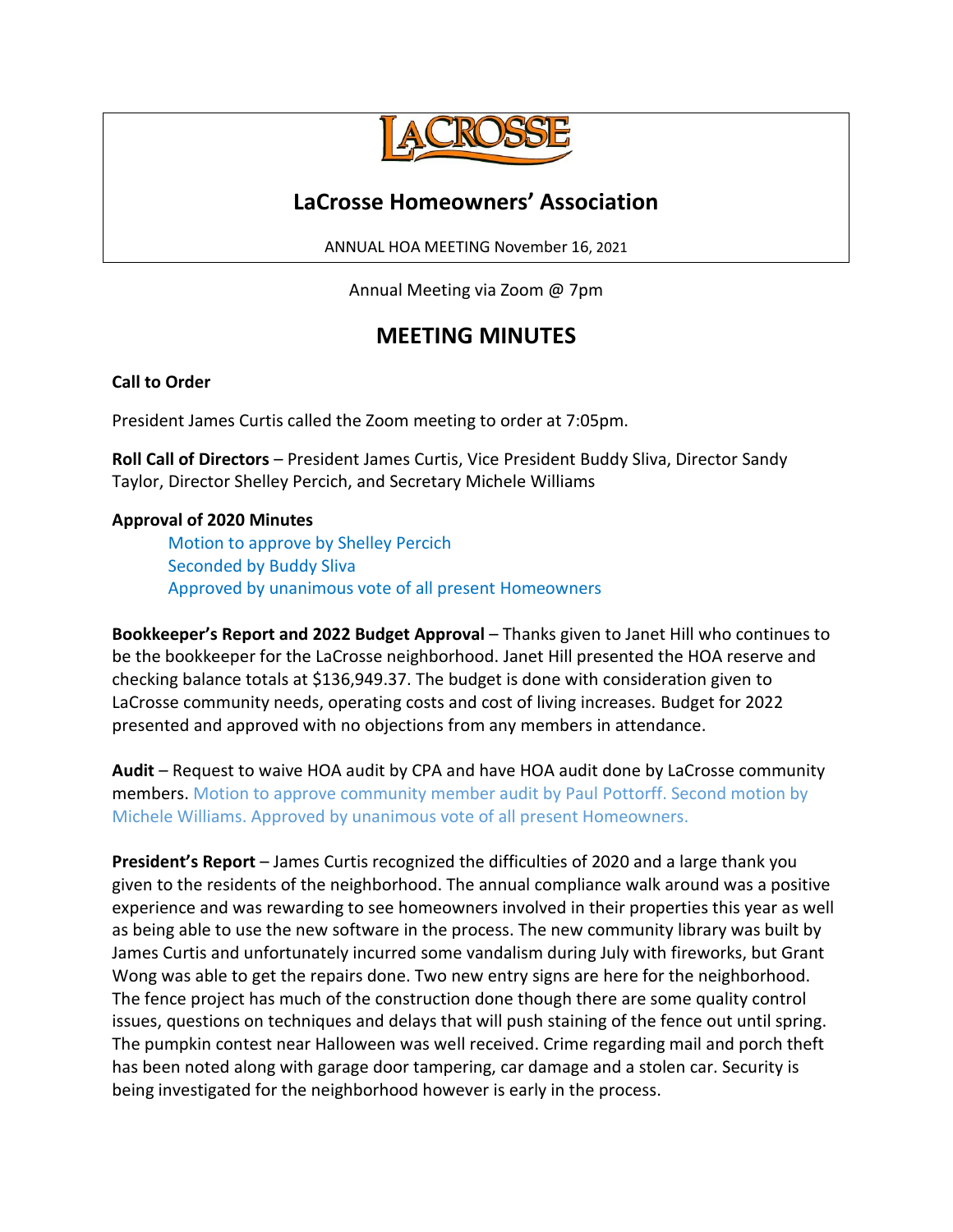#### **Committee Reports**

- A. CALM (Common Area and Landscape Maintenance) Presented by Board Member Buddy Silva who noted that we had problems with our former landscaping company and have now started with Natural Concept Landscape who so far has proved to provide good work, be professional and save us money at the same time. Many trees, 42 are to be properly trimmed and some trees have been removed as roots are causing a minor problem with the retaining wall.
- B. Architectural Review Committee- Presented by Board Member Buddy Sliva who encouraged filling out the proper forms to have work done to the outside of homes or in yards. Most requests are approved easily.
- C. Community Garden Our community garden is overseen by Homeowner Sandee Hanon. She stated that there have been more participants this year and a lot of enjoyment. We moved to a team/committee approach to help with projects, budgets, volunteers and business. Thank you given to all who helped in the last year. New exterior coated chain link fencing noted as well as a new 8-foot gate by the shed on easement for easier access with supplies. We also installed new woodchips, beauty bark, repaired the sprinkler system, new safety lights and will research security cameras. We plan to remove some large trees, trim large shrubs and around the retaining wall. Kiosk is to be built to post info, mission statement…etc. Please clean out your pea patch area by the end of November and if anyone wants to have a new pea patch or a refund for the upcoming season, please contact [Lacrossegarden@gmail.com.](mailto:Lacrossegarden@gmail.com)
- D. Peter Crowley recognized as Homeowner Member of the Year for stepping up way above the norm on projects and taking ownership and pride in the garden and other areas of the neighborhood.
- E. Neighborhood Events- Presented by Board Member Sandy Taylor. She started with how the pandemic has changed the way that we do things, however, the neighborhood still came together and found ways to find fun, create community and increase safety. There was an animal window search and pumpkin décor contest. Food drive is still planned for December though details on how to accomplish this safely will still need to be released.

#### **Unfinished Business**

A. Formation Documents, CCR's, Rules & Regulations – The process of reviewing and updating our governing documents is still in the works. The review and amendment process are currently underway.

#### **New Business**

- A. 20 is Plenty Speed studies done for our neighborhood. Renton Reporter wrote up several articles on our neighborhood regarding this. Our city contact is still working on it.
- B. Plumbing issues There have been many homes in our neighborhood that have experienced leaks and major repair issues with our current PVC piping used by the